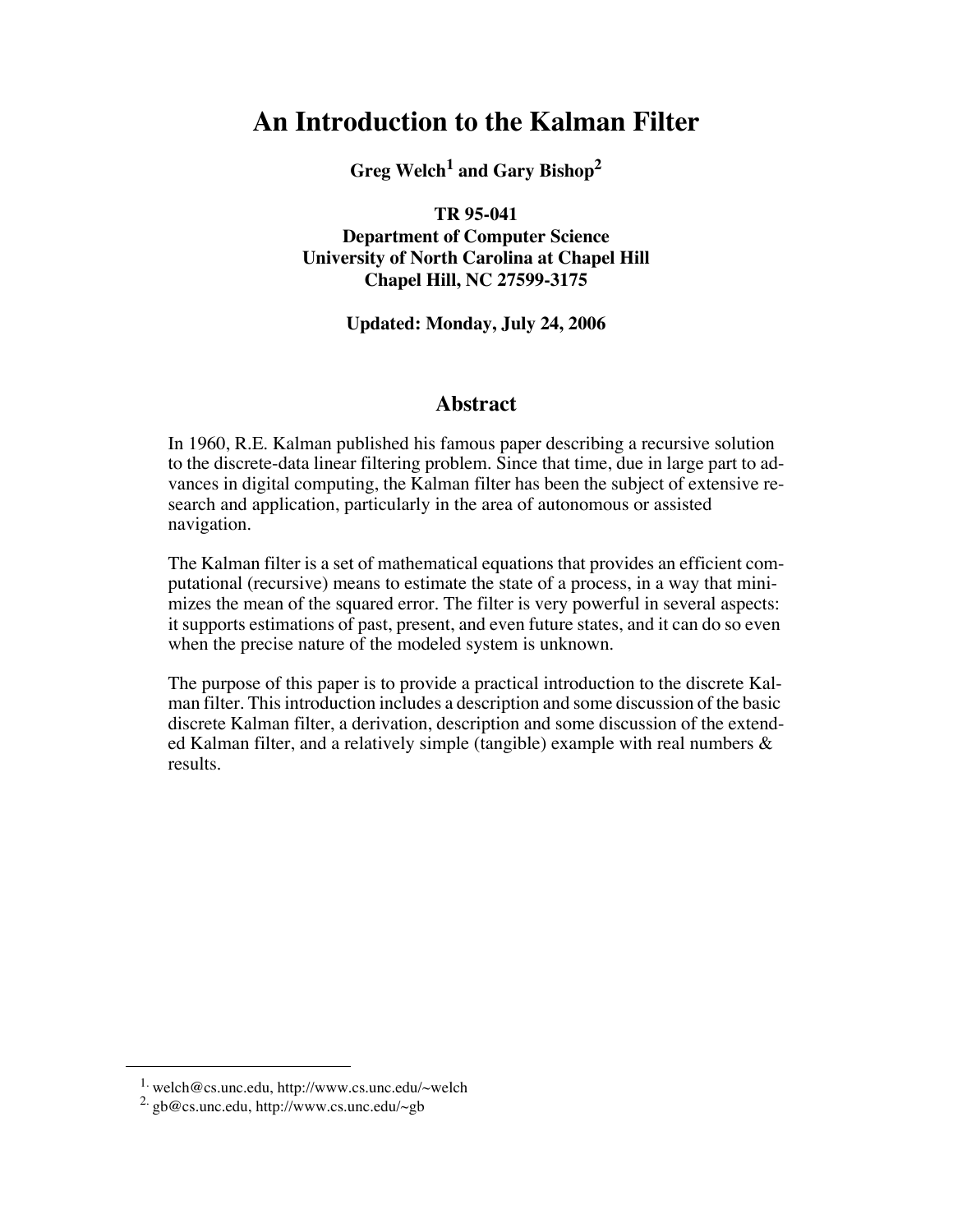### **1 The Discrete Kalman Filter**

In 1960, R.E. Kalman published his famous paper describing a recursive solution to the discretedata linear filtering problem [Kalman60]. Since that time, due in large part to advances in digital computing, the *Kalman filter* has been the subject of extensive research and application, particularly in the area of autonomous or assisted navigation. A very "friendly" introduction to the general idea of the Kalman filter can be found in Chapter 1 of [Maybeck79], while a more complete introductory discussion can be found in [Sorenson70], which also contains some interesting historical narrative. More extensive references include [Gelb74; Grewal93; Maybeck79; Lewis86; Brown92; Jacobs93].

#### *The Process to be Estimated*

The Kalman filter addresses the general problem of trying to estimate the state  $x \in \mathfrak{R}^n$  of a discrete-time controlled process that is governed by the linear stochastic difference equation

$$
x_k = Ax_{k-1} + Bu_{k-1} + w_{k-1}, \tag{1.1}
$$

with a measurement  $z \in \mathbb{R}^m$  that is

$$
z_k = Hx_k + v_k. \tag{1.2}
$$

The random variables  $w_k$  and  $v_k$  represent the process and measurement noise (respectively). They are assumed to be independent (of each other), white, and with normal probability distributions

$$
p(w) \sim N(0, Q), \tag{1.3}
$$

$$
p(v) \sim N(0, R). \tag{1.4}
$$

In practice, the *process noise covariance*  $Q$  and *measurement noise covariance*  $R$  matrices might change with each time step or measurement, however here we assume they are constant.

The  $n \times n$  matrix A in the difference equation (1.1) relates the state at the previous time step  $k - 1$ to the state at the current step  $k$ , in the absence of either a driving function or process noise. Note that in practice A might change with each time step, but here we assume it is constant. The  $n \times l$ matrix *B* relates the optional control input  $u \in \mathbb{R}^l$  to the state *x*. The  $m \times n$  matrix *H* in the measurement equation (1.2) relates the state to the measurement  $z_k$ . In practice H might change with each time step or measurement, but here we assume it is constant.

### *The Computational Origins of the Filter*

We define  $\hat{x}_k \in \mathbb{R}^n$  (note the "super minus") to be our *a priori* state estimate at step *k* given knowledge of the process prior to step k, and  $\hat{x}_k \in \Re^n$  to be our *a posteriori* state estimate at step  $k$  given measurement  $z_k$ . We can then define *a priori* and *a posteriori* estimate errors as  $\hat{x}_k \in \Re^n$  $\hat{x}_k \in \Re^n$ *zk*

$$
e_k = x_k - \hat{x}_k, \text{ and}
$$
  

$$
e_k = x_k - \hat{x}_k.
$$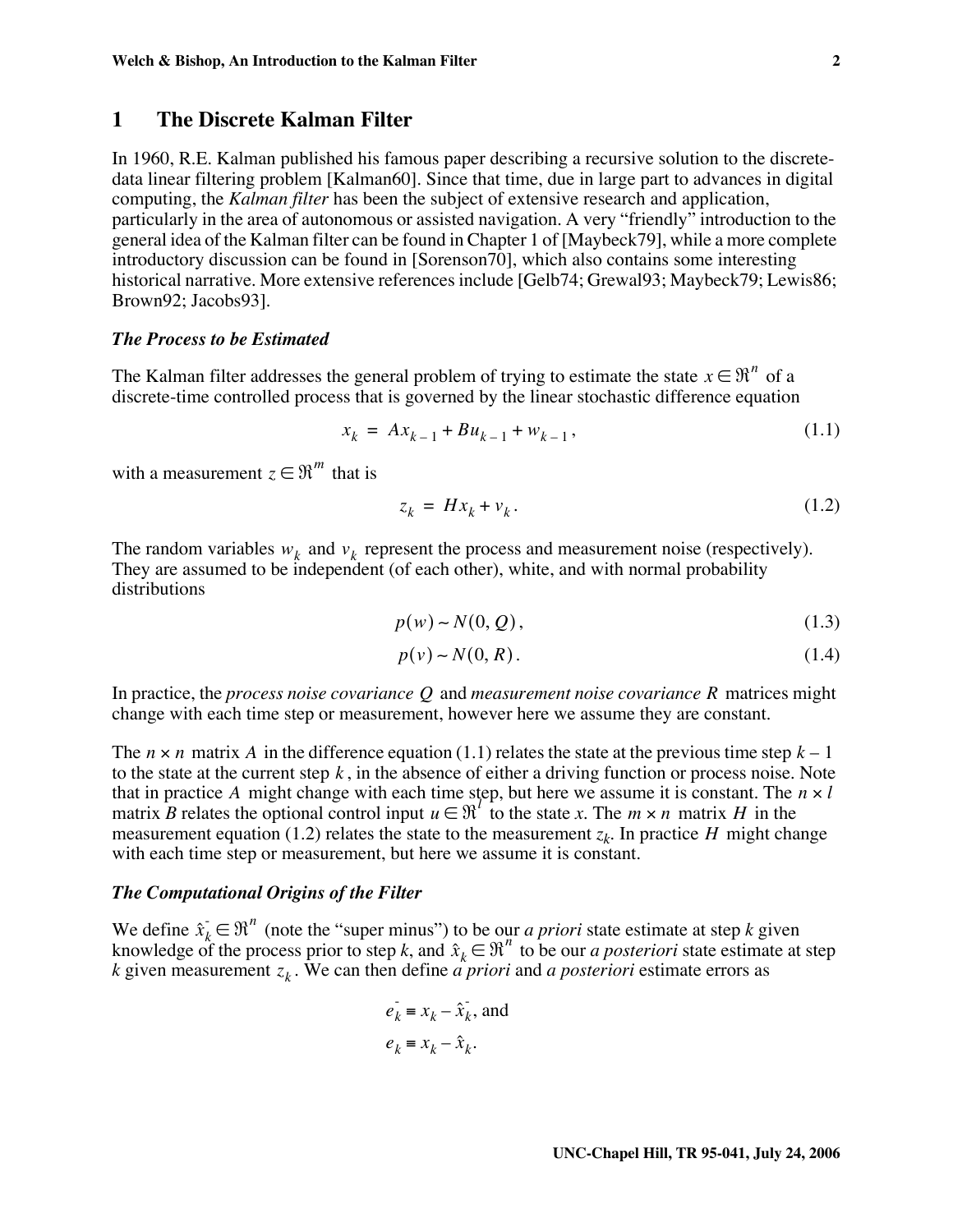The *a priori* estimate error covariance is then

$$
P_k^- = E[e_k^- e_k^{-T}], \tag{1.5}
$$

and the *a posteriori* estimate error covariance is

$$
P_k = E[e_k e_k^T]. \tag{1.6}
$$

In deriving the equations for the Kalman filter, we begin with the goal of finding an equation that computes an *a posteriori* state estimate  $\hat{x}_k$  as a linear combination of an *a priori* estimate  $\hat{x}_k$  and a weighted difference between an actual measurement  $z_k$  and a measurement prediction  $H\hat{x}_k$  as a weighted difference between an actual measurement  $z_k$  and a measurement prediction  $H\hat{x}_k$ shown below in (1.7). Some justification for (1.7) is given in "The Probabilistic Origins of the Filter" found below.

$$
\hat{x}_k = \hat{x}_k + K(z_k - H\hat{x}_k) \tag{1.7}
$$

The difference  $(z_k - H\hat{x}_k)$  in (1.7) is called the measurement *innovation*, or the *residual*. The residual reflects the discrepancy between the predicted measurement  $H\hat{x}_k$  and the actual measurement  $z_k$ . A residual of zero means that the two are in complete agreement.

The  $n \times m$  matrix  $K$  in (1.7) is chosen to be the *gain* or *blending factor* that minimizes the  $a$ *posteriori* error covariance (1.6). This minimization can be accomplished by first substituting (1.7) into the above definition for  $e_k$ , substituting that into (1.6), performing the indicated expectations, taking the derivative of the trace of the result with respect to *K*, setting that result equal to zero, and then solving for *K*. For more details see [Maybeck79; Brown92; Jacobs93]. One form of the resulting K that minimizes  $(1.6)$  is given by<sup>1</sup>

$$
K_k = P_k H^T (H P_k H^T + R)^{-1}
$$
  
= 
$$
\frac{P_k H^T}{H P_k H^T + R}
$$
 (1.8)

Looking at  $(1.8)$  we see that as the measurement error covariance R approaches zero, the gain K weights the residual more heavily. Specifically,

.

$$
\lim_{R_k \to 0} K_k = H^{-1}
$$

On the other hand, as the *a priori* estimate error covariance  $P_k$  approaches zero, the gain *K* weights the residual less heavily. Specifically,

$$
\lim_{P_k \to 0} K_k = 0.
$$

<sup>&</sup>lt;sup>1.</sup> All of the Kalman filter equations can be algebraically manipulated into to several forms. Equation (1.8) represents the Kalman gain in one popular form.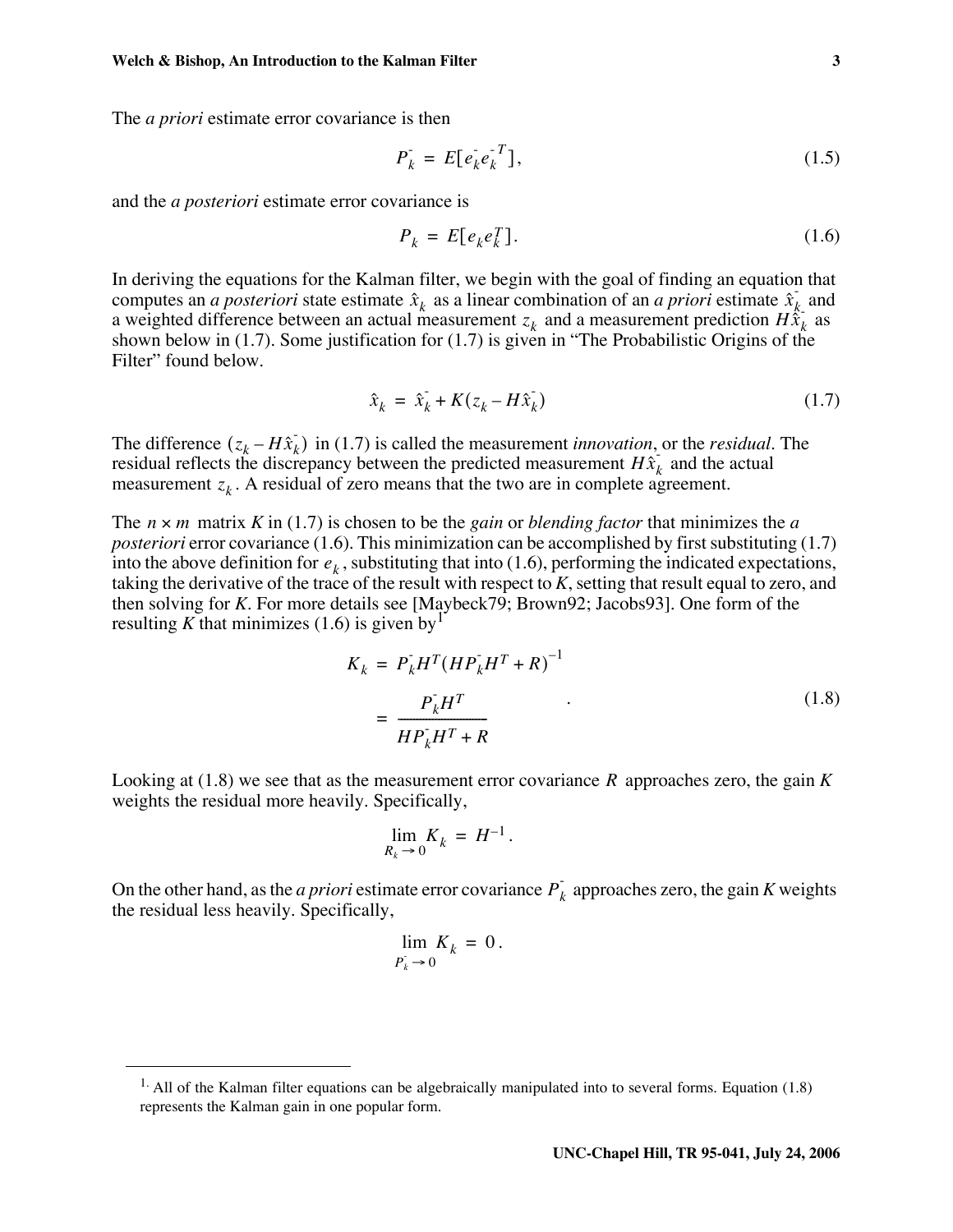Another way of thinking about the weighting by *K* is that as the measurement error covariance *R* approaches zero, the actual measurement  $z_k$  is "trusted" more and more, while the predicted measurement  $H\hat{x}_k$  is trusted less and less. On the other hand, as the *a priori* estimate error covariance  $P_k$  approaches zero the actual measurement  $z_k$  is trusted less and less, while the predicted measurement  $H\hat{x}_k$  is trusted more and more.

#### *The Probabilistic Origins of the Filter*

The justification for (1.7) is rooted in the probability of the *a priori* estimate  $\hat{x}_k$  conditioned on all prior measurements  $z_k$  (Bayes' rule). For now let it suffice to point out that the Kalman filter maintains the first two moments of the state distribution,

$$
E[x_k] = \hat{x}_k
$$
  

$$
E[(x_k - \hat{x}_k)(x_k - \hat{x}_k)^T] = P_k.
$$

The *a posteriori* state estimate (1.7) reflects the mean (the first moment) of the state distribution it is normally distributed if the conditions of (1.3) and (1.4) are met. The *a posteriori* estimate error covariance (1.6) reflects the variance of the state distribution (the second non-central moment). In other words,

$$
p(x_k|z_k) \sim N(E[x_k], E[(x_k - \hat{x}_k)(x_k - \hat{x}_k)^T])
$$
  
=  $N(\hat{x}_k, P_k)$ .

For more details on the probabilistic origins of the Kalman filter, see [Maybeck79; Brown92; Jacobs93].

#### *The Discrete Kalman Filter Algorithm*

We will begin this section with a broad overview, covering the "high-level" operation of one form of the discrete Kalman filter (see the previous footnote). After presenting this high-level view, we will narrow the focus to the specific equations and their use in this version of the filter.

The Kalman filter estimates a process by using a form of feedback control: the filter estimates the process state at some time and then obtains feedback in the form of (noisy) measurements. As such, the equations for the Kalman filter fall into two groups: *time update* equations and *measurement update* equations. The time update equations are responsible for projecting forward (in time) the current state and error covariance estimates to obtain the *a priori* estimates for the next time step. The measurement update equations are responsible for the feedback—i.e. for incorporating a new measurement into the *a priori* estimate to obtain an improved *a posteriori* estimate.

The time update equations can also be thought of as *predictor* equations, while the measurement update equations can be thought of as *corrector* equations. Indeed the final estimation algorithm resembles that of a *predictor-corrector* algorithm for solving numerical problems as shown below in Figure 1-1.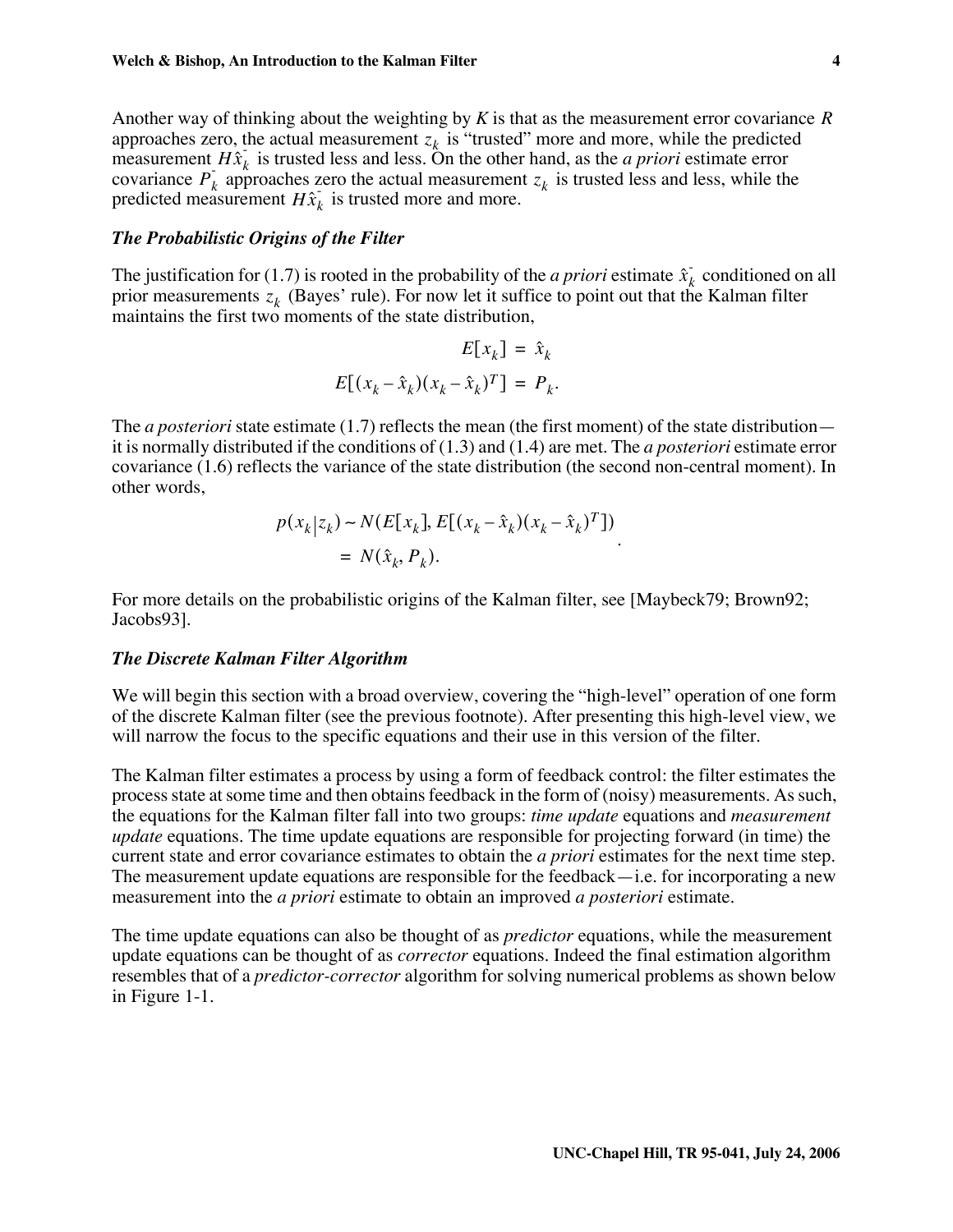

**Figure 1-1.** The ongoing discrete Kalman filter cycle. The *time update* projects the current state estimate ahead in time. The *measurement update* adjusts the projected estimate by an actual measurement at that time.

The specific equations for the time and measurement updates are presented below in Table 1-1 and Table 1-2.

**Table 1-1:** Discrete Kalman filter time update equations.

| $\hat{x}_k = A\hat{x}_{k-1} + Bu_{k-1}$ | (1.9)  |
|-----------------------------------------|--------|
| $P_k = AP_{k-1}A^T + Q$                 | (1.10) |

Again notice how the time update equations in Table 1-1 project the state and covariance estimates forward from time step  $k - 1$  to step k. A and B are from (1.1), while Q is from (1.3). Initial conditions for the filter are discussed in the earlier references.

**Table 1-2:** Discrete Kalman filter measurement update equations.

$$
K_k = P_k H^T (H P_k H^T + R)^{-1}
$$
 (1.11)

$$
\hat{x}_k = \hat{x}_k + K_k (z_k - H\hat{x}_k)
$$
\n(1.12)

$$
P_k = (I - K_k H)P_k \tag{1.13}
$$

The first task during the measurement update is to compute the Kalman gain,  $K_k$ . Notice that the equation given here as  $(1.11)$  is the same as  $(1.8)$ . The next step is to actually measure the process to obtain  $z_k$ , and then to generate an *a posteriori* state estimate by incorporating the measurement as in  $(1.12)$ . Again  $(1.12)$  is simply  $(1.7)$  repeated here for completeness. The final step is to obtain an *a posteriori* error covariance estimate via (1.13).

After each time and measurement update pair, the process is repeated with the previous *a posteriori* estimates used to project or predict the new *a priori* estimates. This recursive nature is one of the very appealing features of the Kalman filter—it makes practical implementations much more feasible than (for example) an implementation of a Wiener filter [Brown92] which is designed to operate on *all* of the data *directly* for each estimate. The Kalman filter instead recursively conditions the current estimate on all of the past measurements. Figure 1-2 below offers a complete picture of the operation of the filter, combining the high-level diagram of Figure 1-1 with the equations from Table 1-1 and Table 1-2.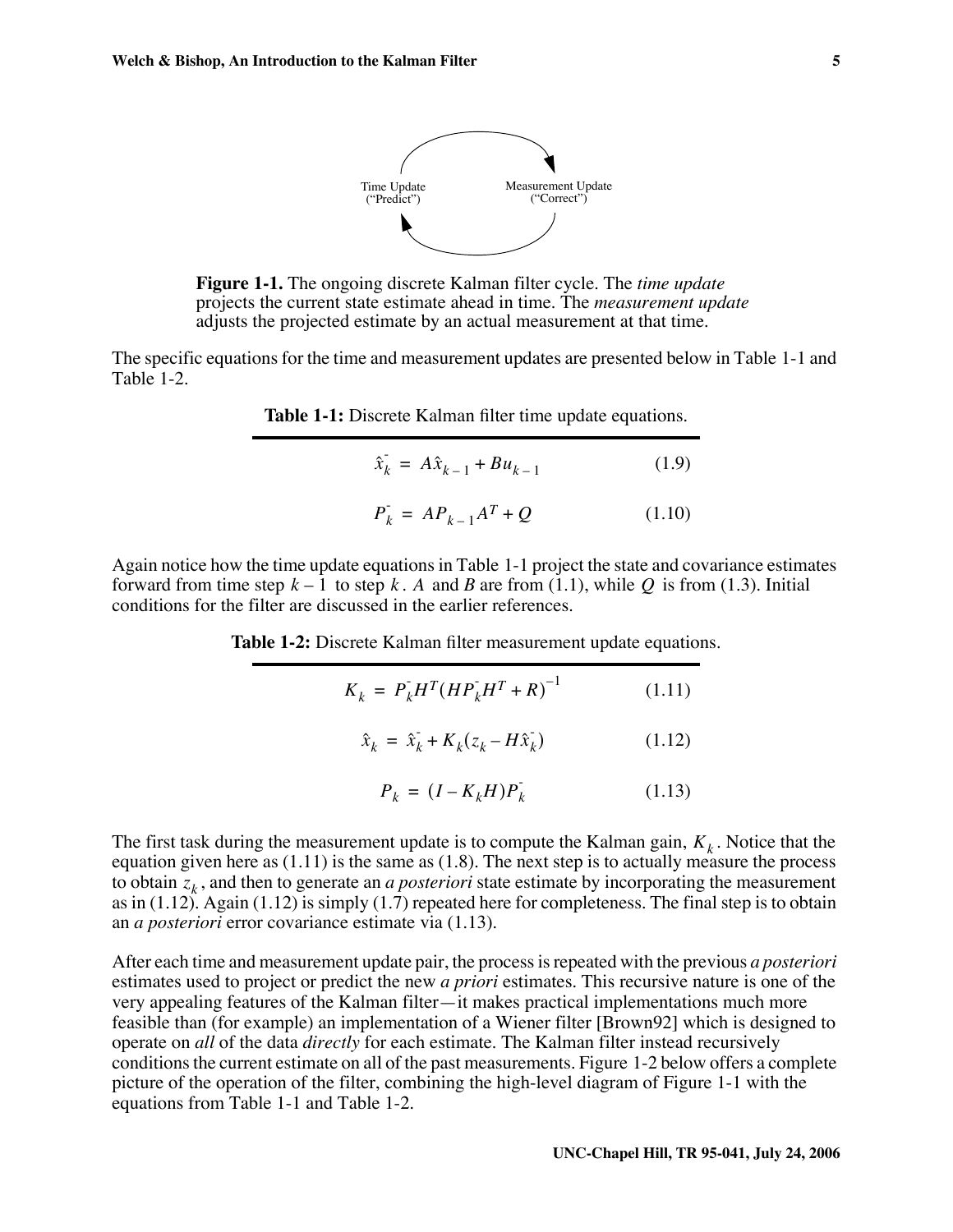### *Filter Parameters and Tuning*

In the actual implementation of the filter, the measurement noise covariance  $R$  is usually measured prior to operation of the filter. Measuring the measurement error covariance  $R$  is generally practical (possible) because we need to be able to measure the process anyway (while operating the filter) so we should generally be able to take some off-line sample measurements in order to determine the variance of the measurement noise.

The determination of the process noise covariance  $Q$  is generally more difficult as we typically do not have the ability to directly observe the process we are estimating. Sometimes a relatively simple (poor) process model can produce acceptable results if one "injects" enough uncertainty into the process via the selection of  $Q$ . Certainly in this case one would hope that the process measurements are reliable.

In either case, whether or not we have a rational basis for choosing the parameters, often times superior filter performance (statistically speaking) can be obtained by *tuning* the filter parameters  $Q$  and  $R$ . The tuning is usually performed off-line, frequently with the help of another (distinct) Kalman filter in a process generally referred to as *system identification*.





In closing we note that under conditions where  $Q$  and  $R$  are in fact constant, both the estimation error covariance  $P_k$  and the Kalman gain  $K_k$  will stabilize quickly and then remain constant (see the filter update equations in Figure 1-2). If this is the case, these parameters can be pre-computed by either running the filter of f-line, or for example by determining the steady-state value of  $P_k$  as described in [Grewal93].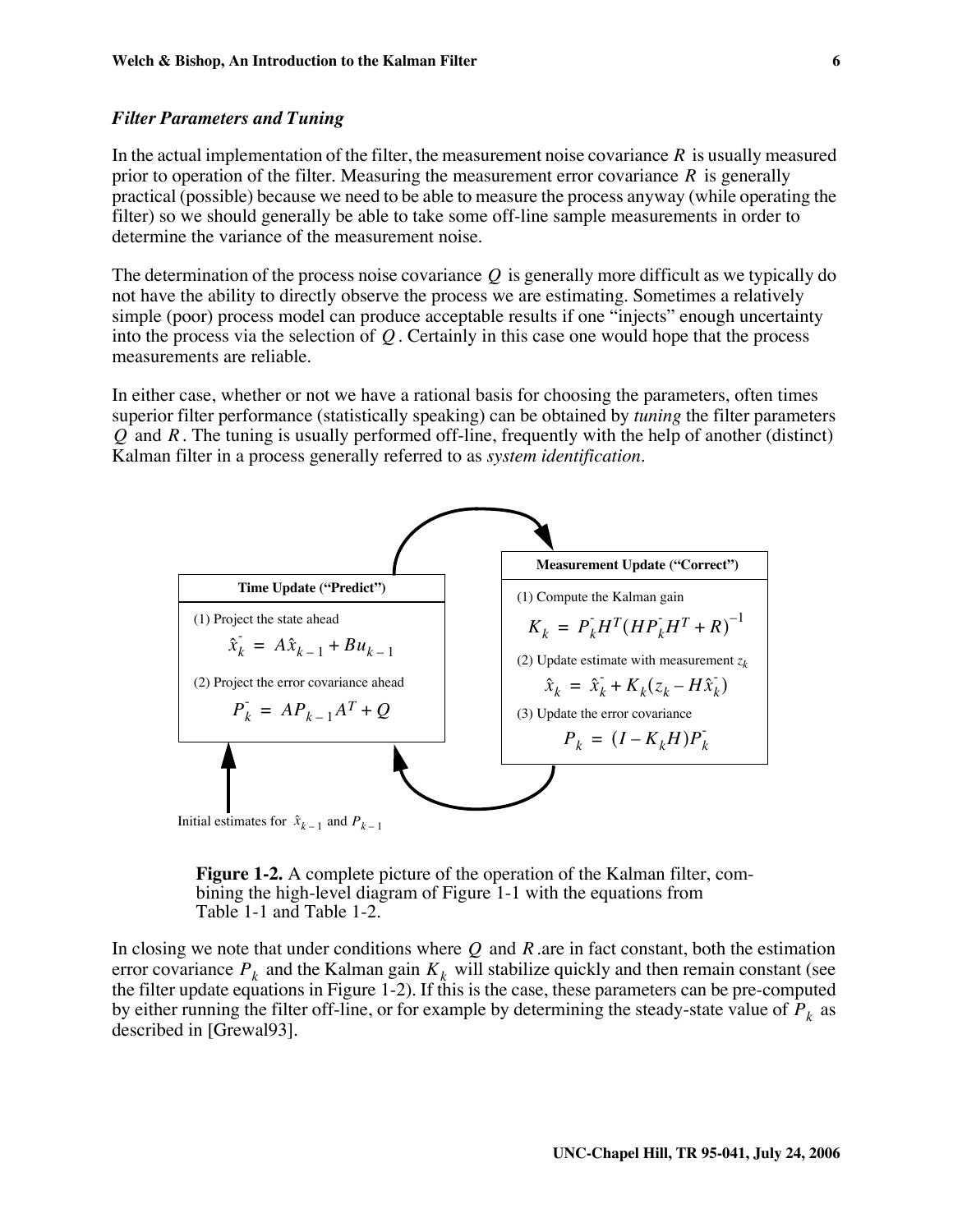It is frequently the case however that the measurement error (in particular) does not remain constant. For example, when sighting beacons in our optoelectronic tracker ceiling panels, the noise in measurements of nearby beacons will be smaller than that in far-away beacons. Also, the process noise Q is sometimes changed dynamically during filter operation—becoming  $Q_k$ —in order to adjust to different dynamics. For example, in the case of tracking the head of a user of a 3D virtual environment we might reduce the magnitude of  $Q_k$  if the user seems to be moving slowly, and increase the magnitude if the dynamics start changing rapidly. In such cases  $Q_k$  might be chosen to account for both uncertainty about the user's intentions and uncertainty in the model.

### **2 The Extended Kalman Filter (EKF)**

### *The Process to be Estimated*

As described above in section 1, the Kalman filter addresses the general problem of trying to estimate the state  $x \in \Re^n$  of a discrete-time controlled process that is governed by a *linear* stochastic difference equation. But what happens if the process to be estimated and (or) the measurement relationship to the process is non-linear? Some of the most interesting and successful applications of Kalman filtering have been such situations. A Kalman filter that linearizes about the current mean and covariance is referred to as an *extended Kalman filter* or EKF.

In something akin to a Taylor series, we can linearize the estimation around the current estimate using the partial derivatives of the process and measurement functions to compute estimates even in the face of non-linear relationships. To do so, we must begin by modifying some of the material presented in section 1. Let us assume that our process again has a state vector  $x \in \mathbb{R}^n$ , but that the process is now governed by the *non-linear* stochastic difference equation

$$
x_k = f(x_{k-1}, u_{k-1}, w_{k-1}),
$$
\n(2.1)

with a measurement  $z \in \Re^m$  that is

$$
z_k = h(x_k, v_k), \tag{2.2}
$$

where the random variables  $w_k$  and  $v_k$  again represent the process and measurement noise as in  $(1.3)$  and  $(1.4)$ . In this case the *non-linear* function f in the difference equation  $(2.1)$  relates the state at the previous time step  $k-1$  to the state at the current time step  $k$ . It includes as parameters any driving function  $u_{k-1}$  and the zero-mean process noise  $w_k$ . The *non-linear* function h in the measurement equation (2.2) relates the state  $x_k$  to the measurement  $z_k$ .

In practice of course one does not know the individual values of the noise  $w_k$  and  $v_k$  at each time step. However, one can approximate the state and measurement vector without them as

$$
\tilde{x}_k = f(\hat{x}_{k-1}, u_{k-1}, 0) \tag{2.3}
$$

and

$$
\tilde{z}_k = h(\tilde{x}_k, 0),\tag{2.4}
$$

where  $\hat{x}_k$  is some *a posteriori* estimate of the state (from a previous time step *k*).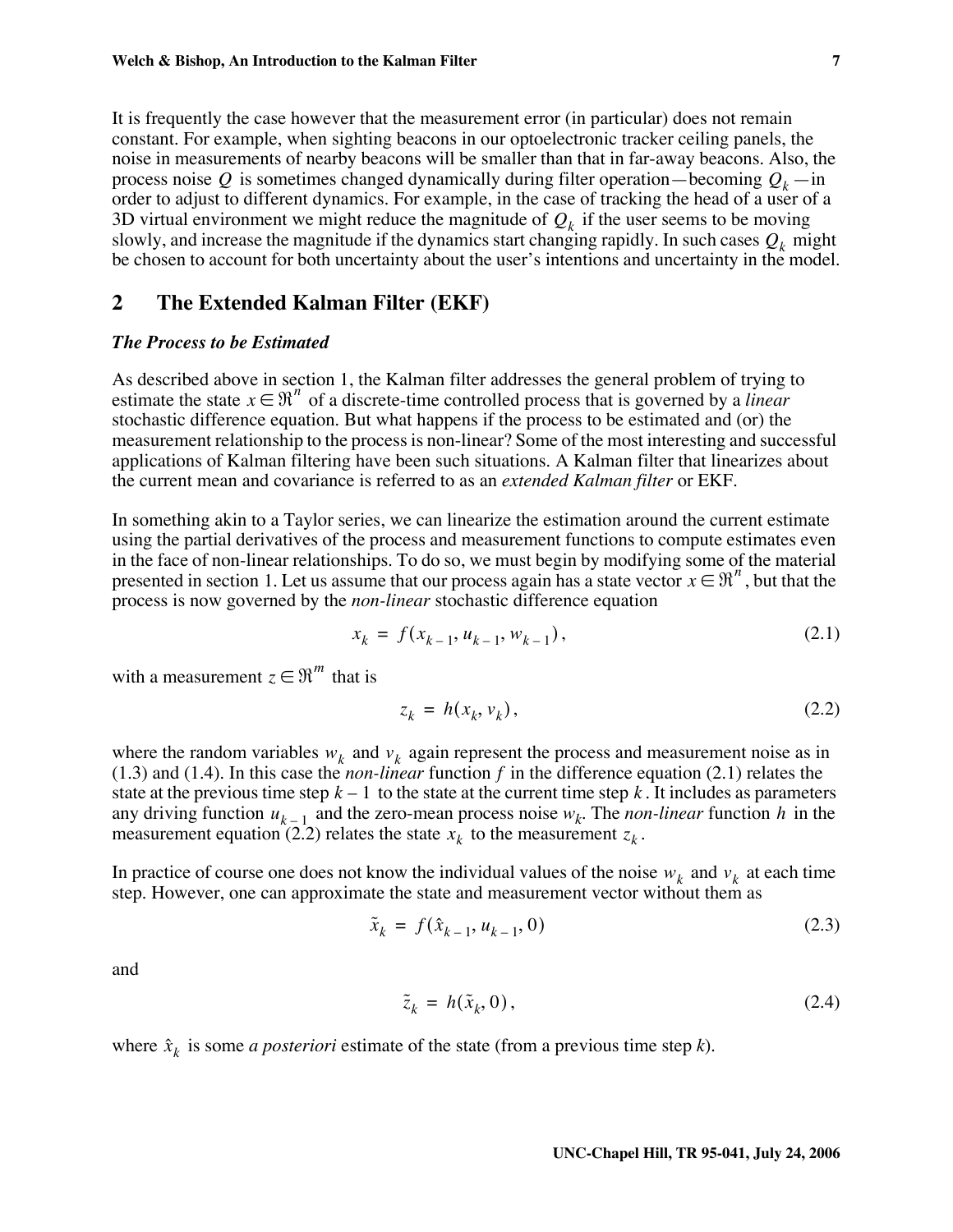It is important to note that a fundamental flaw of the EKF is that the distributions (or densities in the continuous case) of the various random variables are no longer normal after undergoing their respective nonlinear transformations. The EKF is simply an *ad hoc* state estimator that only approximates the optimality of Bayes' rule by linearization. Some interesting work has been done by Julier et al. in developing a variation to the EKF, using methods that preserve the normal distributions throughout the non-linear transformations [Julier96].

### *The Computational Origins of the Filter*

To estimate a process with non-linear difference and measurement relationships, we begin by writing new governing equations that linearize an estimate about (2.3) and (2.4),

$$
x_k \approx \tilde{x}_k + A(x_{k-1} - \hat{x}_{k-1}) + Ww_{k-1},
$$
\n(2.5)

$$
z_k \approx \tilde{z}_k + H(x_k - \tilde{x}_k) + Vv_k. \tag{2.6}
$$

where

- $x_k$  and  $z_k$  are the actual state and measurement vectors,
- $\tilde{x}_k$  and  $\tilde{z}_k$  are the approximate state and measurement vectors from (2.3) and (2.4),
- $\hat{x}_k$  is an *a posteriori* estimate of the state at step *k*,
- the random variables  $w_k$  and  $v_k$  represent the process and measurement noise as in (1.3) and (1.4).
- A is the Jacobian matrix of partial derivatives of  $f$  with respect to  $x$ , that is

$$
A_{[i, j]} = \frac{\partial f_{[i]}}{\partial x_{[j]}} (\hat{x}_{k-1}, u_{k-1}, 0),
$$

• *W* is the Jacobian matrix of partial derivatives of  $f$  with respect to  $w$ ,

$$
W_{[i, j]} = \frac{\partial f_{[i]}}{\partial w_{[j]}} (\hat{x}_{k-1}, u_{k-1}, 0),
$$

• *H* is the Jacobian matrix of partial derivatives of  $h$  with respect to  $x$ ,

$$
H_{[i, j]} = \frac{\partial h_{[i]}}{\partial x_{[j]}}(\tilde{x}_k, 0),
$$

• *V* is the Jacobian matrix of partial derivatives of  $h$  with respect to  $v$ ,

$$
V_{[i, j]} = \frac{\partial h_{[i]}}{\partial v_{[j]}} (\tilde{x}_k, 0).
$$

Note that for simplicity in the notation we do not use the time step subscript  $k$  with the Jacobians  $A$ ,  $W$ ,  $H$ , and  $V$ , even though they are in fact different at each time step.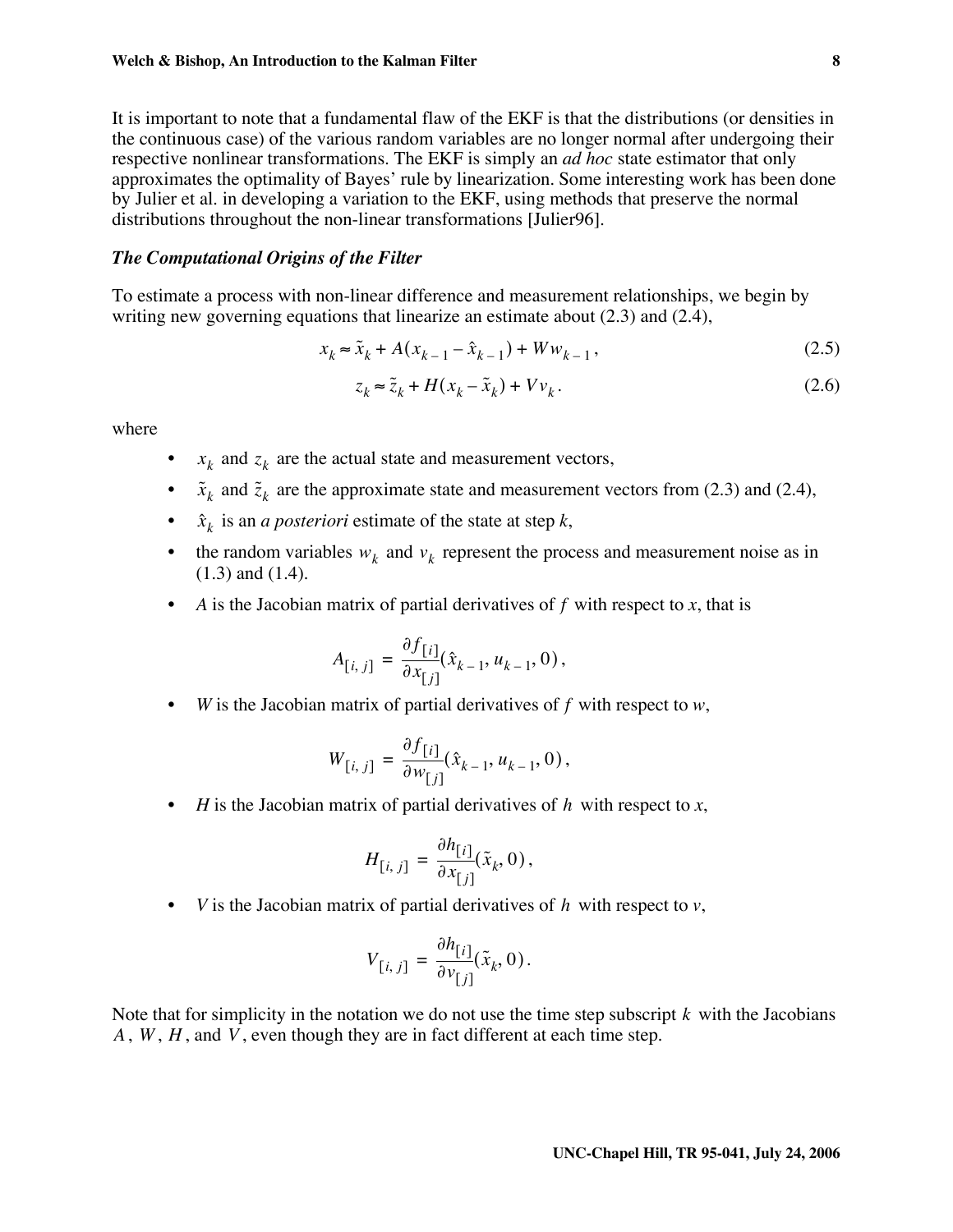Now we define a new notation for the prediction error,

$$
\tilde{e}_{x_k} = x_k - \tilde{x}_k, \qquad (2.7)
$$

and the measurement residual,

$$
\tilde{e}_{z_k} = z_k - \tilde{z}_k. \tag{2.8}
$$

Remember that in practice one does not have access to  $x_k$  in (2.7), it is the *actual* state vector, i.e. the quantity one is trying to estimate. On the other hand, one *does* have access to  $z_k$  in (2.8), it is the actual measurement that one is using to estimate  $x_k$ . Using (2.7) and (2.8) we can write governing equations for an *error process* as

$$
\tilde{e}_{x_k} \approx A(x_{k-1} - \hat{x}_{k-1}) + \varepsilon_k, \tag{2.9}
$$

$$
\tilde{e}_{z_k} \approx H \tilde{e}_{x_k} + \eta_k, \qquad (2.10)
$$

where  $\varepsilon_k$  and  $\eta_k$  represent new independent random variables having zero mean and covariance matrices  $WQW^{T}$  and  $VRV^{T}$ , with Q and R as in (1.3) and (1.4) respectively.  $\epsilon_k$  and  $\eta_k$  $WQW^T$  and  $VRV^T$ , with Q and R

Notice that the equations (2.9) and (2.10) are linear, and that they closely resemble the difference and measurement equations (1.1) and (1.2) from the discrete Kalman filter. This motivates us to use the actual measurement residual  $\tilde{e}_{z_k}$  in (2.8) and a second (hypothetical) Kalman filter to estimate the prediction error  $\tilde{e}_{x_k}$  given by (2.9). This estimate, call it  $\hat{e}_k$ , could then be used along with (2.7) to obtain the *a posteriori* state estimates for the original non-linear process as

$$
\hat{x}_k = \tilde{x}_k + \hat{e}_k. \tag{2.11}
$$

The random variables of (2.9) and (2.10) have approximately the following probability distributions (see the previous footnote):

$$
p(\tilde{e}_{x_k}) \sim N(0, E[\tilde{e}_{x_k}\tilde{e}_{x_k}^T])
$$
  

$$
p(\varepsilon_k) \sim N(0, WQ_kW^T)
$$
  

$$
p(\eta_k) \sim N(0, VR_kV^T)
$$

Given these approximations and letting the predicted value of  $\hat{e}_k$  be zero, the Kalman filter equation used to estimate  $\hat{e}_k$  is

$$
\hat{e}_k = K_k \tilde{e}_{z_k}.
$$
\n(2.12)

By substituting (2.12) back into (2.11) and making use of (2.8) we see that we do not actually need the second (hypothetical) Kalman filter:

$$
\begin{aligned} \hat{x}_k &= \tilde{x}_k + K_k \tilde{e}_{z_k} \\ &= \tilde{x}_k + K_k (z_k - \tilde{z}_k) \end{aligned} \tag{2.13}
$$

Equation (2.13) can now be used for the measurement update in the extended Kalman filter, with  $\tilde{x}_k$  and  $\tilde{z}_k$  coming from (2.3) and (2.4), and the Kalman gain  $K_k$  coming from (1.11) with the appropriate substitution for the measurement error covariance.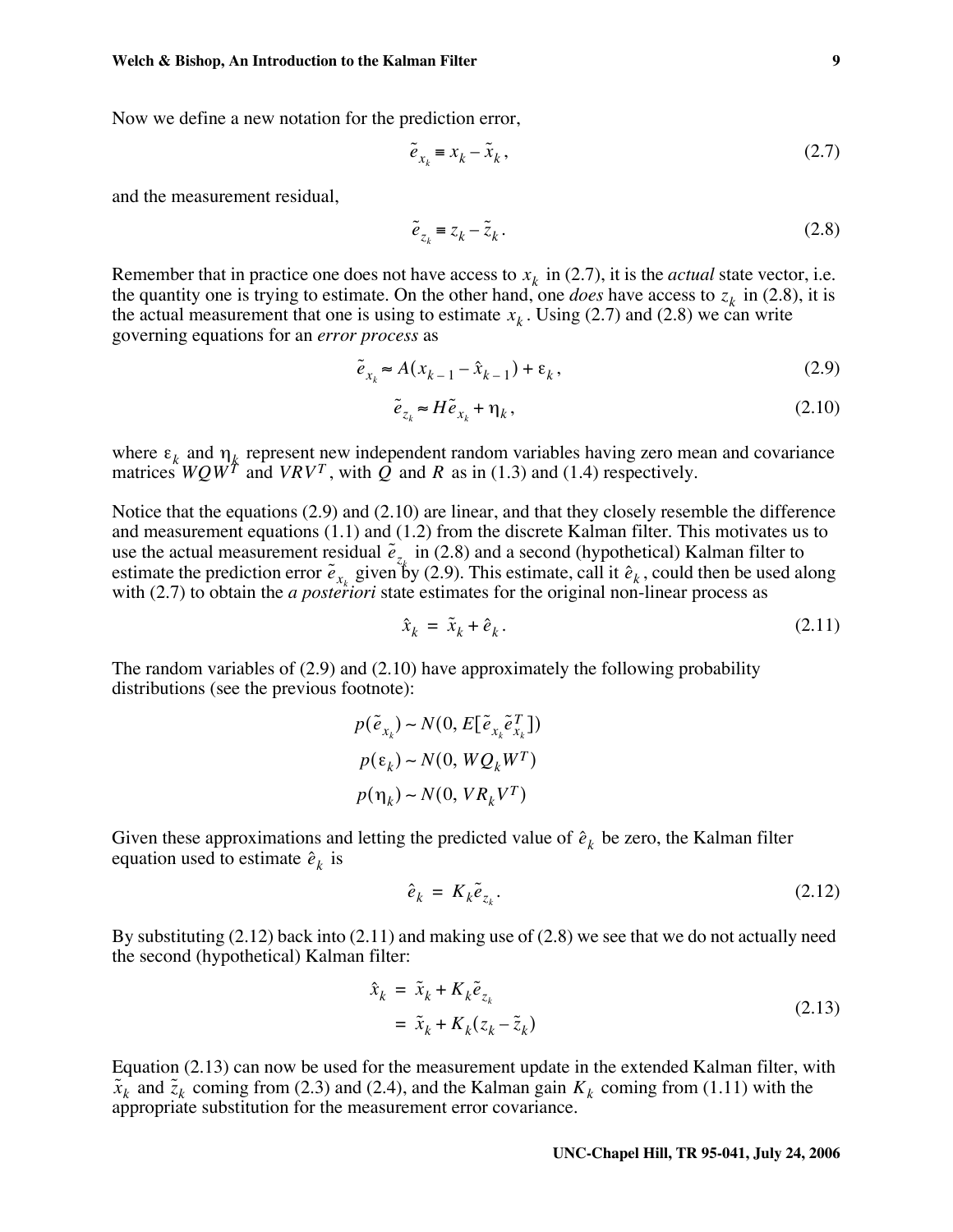The complete set of EKF equations is shown below in Table 2-1 and Table 2-2. Note that we have substituted  $\hat{x}_k$  for  $\tilde{x}_k$  to remain consistent with the earlier "super minus" a priori notation, and that we now attach the subscript k to the Jacobians A,  $W$ ,  $H$ , and V, to reinforce the notion that they are different at (and therefore must be recomputed at) each time step.

**Table 2-1:** EKF time update equations.

$$
\hat{x}_{k} = f(\hat{x}_{k-1}, u_{k-1}, 0) \tag{2.14}
$$

$$
P_k^- = A_k P_{k-1} A_k^T + W_k Q_{k-1} W_k^T
$$
 (2.15)

As with the basic discrete Kalman filter, the time update equations in Table 2-1 project the state and covariance estimates from the previous time step  $k - 1$  to the current time step k. Again f in (2.14) comes from (2.3),  $A_k$  and  $W_k$  are the process Jacobians at step *k*, and  $Q_k$  is the process noise covariance (1.3) at step *k*.

**Table 2-2:** EKF measurement update equations.

| $K_k = P_k^{\dagger} H_k^T (H_k^{\dagger} P_k^{\dagger} H_k^T + V_k^{\dagger} R_k^{\dagger} V_k^T)^{-1}$ | (2.16) |
|----------------------------------------------------------------------------------------------------------|--------|
|----------------------------------------------------------------------------------------------------------|--------|

$$
\hat{x}_{k} = \hat{x}_{k} + K_{k}(z_{k} - h(\hat{x}_{k}^{\dagger}, 0))
$$
\n(2.17)

$$
P_k = (I - K_k H_k) P_k \tag{2.18}
$$

As with the basic discrete Kalman filter, the measurement update equations in Table 2-2 correct the state and covariance estimates with the measurement  $z_k$ . Again h in (2.17) comes from (2.4),  $H_k$  and *V* are the measurement Jacobians at step *k*, and  $R_k$  is the measurement noise covariance  $(1.4)$  at step *k*. (Note we now subscript *R* allowing it to change with each measurement.)

The basic operation of the EKF is the same as the linear discrete Kalman filter as shown in Figure 1-1. Figure 2-1 below offers a complete picture of the operation of the EKF, combining the high-level diagram of Figure 1-1 with the equations from Table 2-1 and Table 2-2.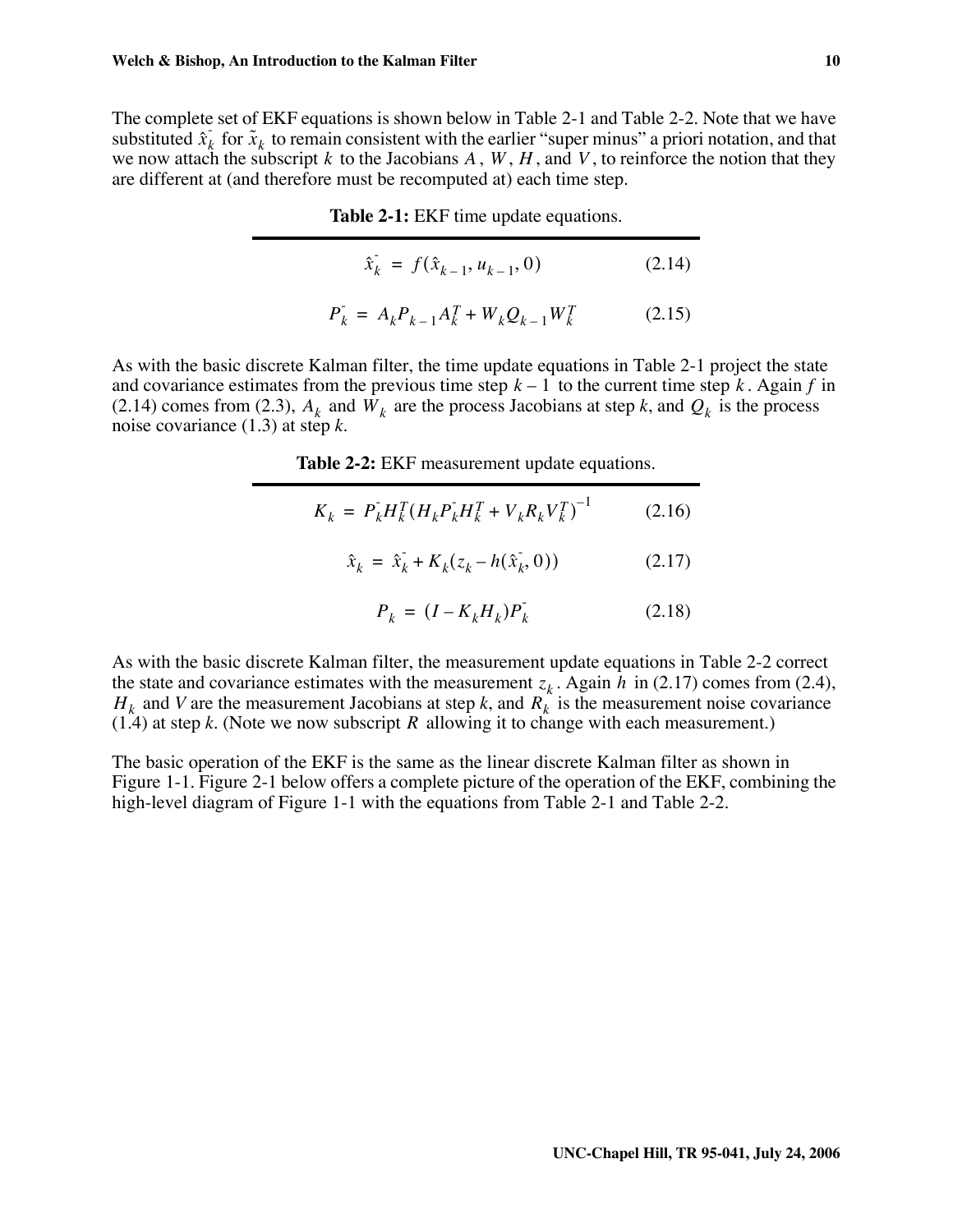

**Figure 2-1.** A complete picture of the operation of the *extended* Kalman filter, combining the high-level diagram of Figure 1-1 with the equations from Table 2-1 and Table 2-2.

An important feature of the EKF is that the Jacobian  $H_k$  in the equation for the Kalman gain  $K_k$ serves to correctly propagate or "magnify" only the relevant component of the measurement information. For example, if there is not a one-to-one mapping between the measurement  $z_k$  and the state via h, the Jacobian  $H_k$  affects the Kalman gain so that it only magnifies the portion of the residual  $z_k - h(\hat{x}_k, 0)$  that does affect the state. Of course if over *all* measurements there is *not* a one-to-one mapping between the measurement  $z_k$  and the state via h, then as you might expect the filter will quickly diverge. In this case the process is *unobservable.*

### **3 A Kalman Filter in Action: Estimating a Random Constant**

In the previous two sections we presented the basic form for the discrete Kalman filter, and the extended Kalman filter. To help in developing a better feel for the operation and capability of the filter, we present a very simple example here. Andrew Straw has made available a Python/SciPy implementation of this example at http://www.scipy.org/Cookbook/KalmanFiltering (valid link as of July 24, 2006).

### *The Process Model*

In this simple example let us attempt to estimate a scalar random constant, a voltage for example. Let's assume that we have the ability to take measurements of the constant, but that the measurements are corrupted by a 0.1 volt RMS *white* measurement noise (e.g. our analog to digital converter is not very accurate). In this example, our process is governed by the linear difference equation

$$
x_k = Ax_{k-1} + Bu_{k-1} + w_k
$$
  
=  $x_{k-1} + w_k$ ,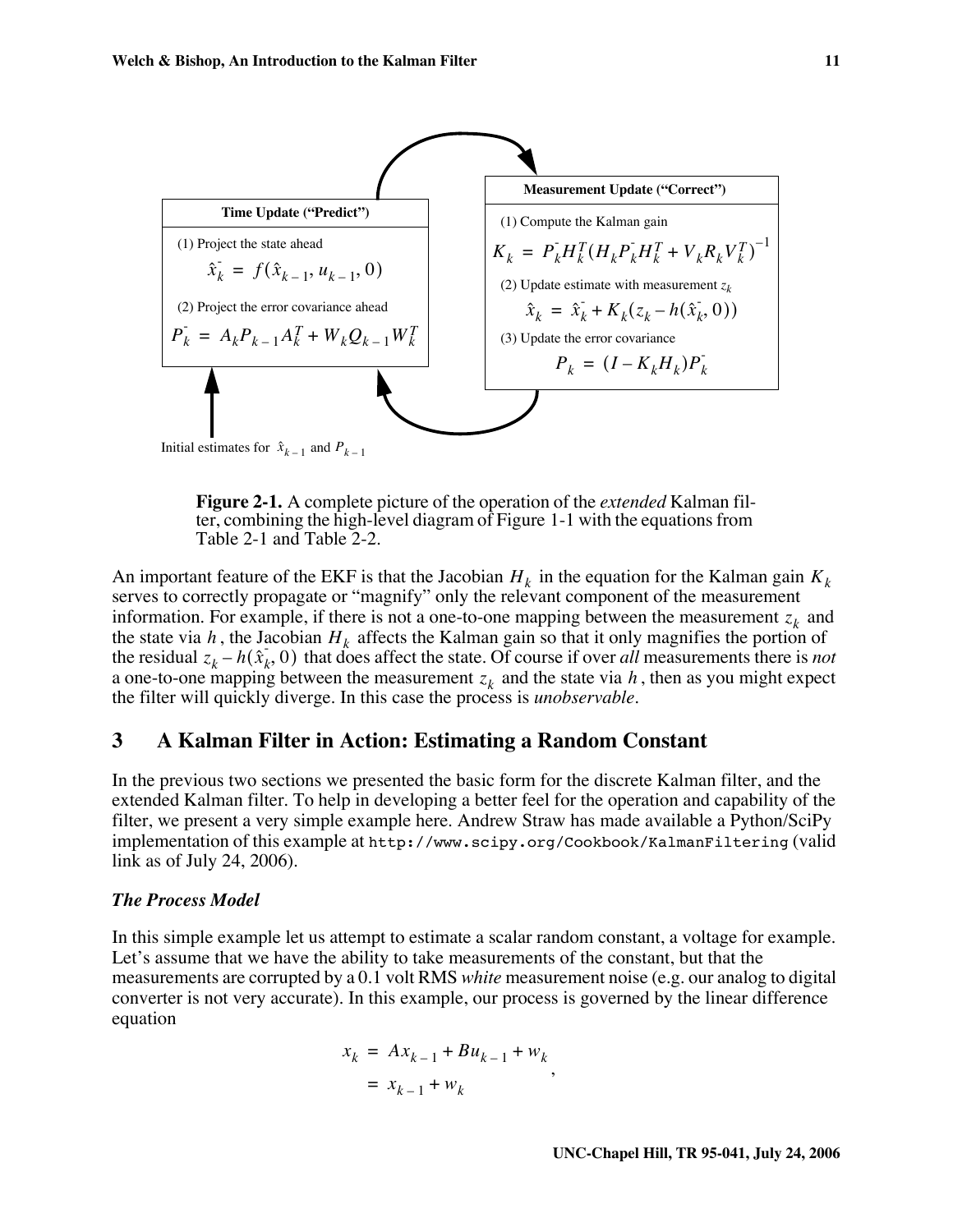with a measurement  $z \in \Re^1$  that is

$$
z_k = Hx_k + v_k
$$
  
=  $x_k + v_k$ 

The state does not change from step to step so  $A = 1$ . There is no control input so  $u = 0$ . Our noisy measurement is of the state directly so  $H = 1$ . (Notice that we dropped the subscript k in several places because the respective parameters remain constant in our simple model.)

### *The Filter Equations and Parameters*

Our time update equations are

$$
\hat{x}_k = \hat{x}_{k-1},
$$
  

$$
P_k = P_{k-1} + Q,
$$

and our measurement update equations are

$$
K_k = P_k (P_k + R)^{-1}
$$
  
\n
$$
= \frac{P_k}{P_k + R}
$$
  
\n
$$
\hat{x}_k = \hat{x}_k + K_k (z_k - \hat{x}_k),
$$
  
\n
$$
P_k = (1 - K_k) P_k.
$$
  
\n(3.1)

Presuming a very small process variance, we let  $Q = 1e-5$ . (We could certainly let  $Q = 0$  but assuming a small but non-zero value gives us more flexibility in "tuning" the filter as we will demonstrate below.) Let's assume that from experience we know that the true value of the random constant has a standard normal probability distribution, so we will "seed" our filter with the guess that the constant is 0. In other words, before starting we let  $\hat{x}_{k-1} = 0$ .

Similarly we need to choose an initial value for  $P_{k-1}$ , call it  $P_0$ . If we were absolutely certain that our initial state estimate  $\hat{x}_0 = 0$  was correct, we would let  $P_0 = 0$ . However given the uncertainty in our initial estimate  $\hat{x}_0$ , choosing  $P_0 = 0$  would cause the filter to initially and always believe  $\hat{x}_k = 0$ . As it turns out, the alternative choice is not critical. We could choose almost any  $P_0 \neq 0$  and the filter would *eventually* converge. We'll start our filter with  $P_0 = 1$ .  $P_{k-1}$ , call it  $P_0$  $\hat{x}_0 = 0$  was correct, we would let  $P_0 = 0$  $\hat{x}_0$ , choosing  $P_0 = 0$  $\hat{x}$ <sub> $k$ </sub> = 0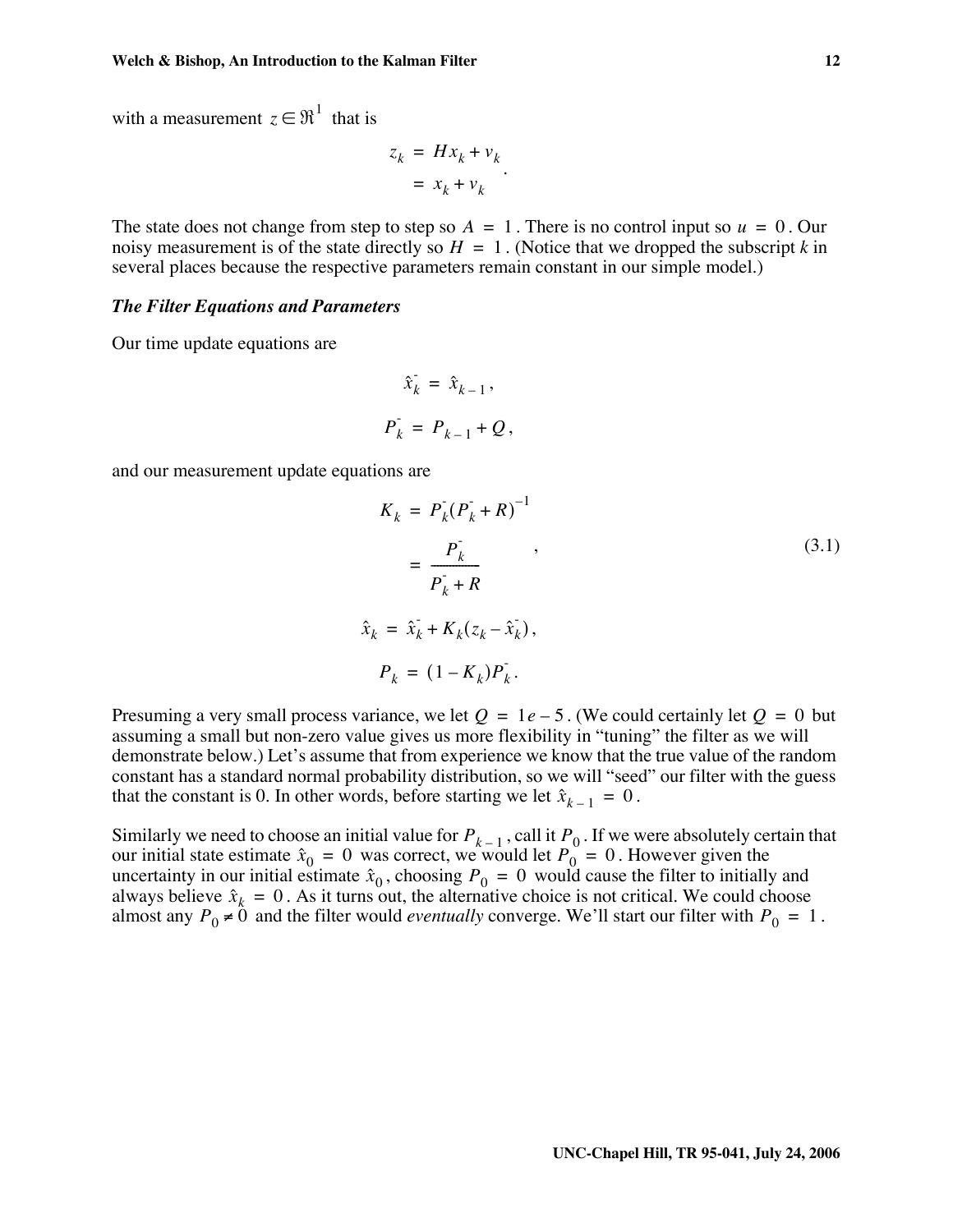### *The Simulations*

To begin with, we randomly chose a scalar constant  $x = -0.37727$  (there is no "hat" on the *x* because it represents the "truth"). We then simulated 50 distinct measurements  $z_k$  that had error normally distributed around zero with a standard deviation of 0.1 (remember we presumed that the measurements are corrupted by a 0.1 volt RMS *white* measurement noise). We could have generated the individual measurements within the filter loop, but pre-generating the set of 50 measurements allowed me to run several simulations with the same exact measurements (i.e. same measurement noise) so that comparisons between simulations with different parameters would be more meaningful.

In the first simulation we fixed the measurement variance at  $R = (0.1)^2 = 0.01$ . Because this is the "true" measurement error variance, we would expect the "best" performance in terms of balancing responsiveness and estimate variance. This will become more evident in the second and third simulation. Figure 3-1 depicts the results of this first simulation. The true value of the random constant  $x = -0.37727$  is given by the solid line, the noisy measurements by the cross marks, and the filter estimate by the remaining curve.



**Figure 3-1.** The first simulation:  $R = (0.1)^2 = 0.01$ . The true value of the random constant  $x = -0.37727$  is given by the solid line, the noisy measurements by the cross marks, and the filter estimate by the remaining curve.

When considering the choice for  $P_0$  above, we mentioned that the choice was not critical as long as  $P_0 \neq 0$  because the filter would eventually converge. Below in Figure 3-2 we have plotted the value of  $P_k$  versus the iteration. By the 50<sup>th</sup> iteration, it has settled from the initial (rough) choice of 1 to approximately  $0.0002$  (Volts<sup>2</sup>).  $P_0 \neq 0$ *Pk*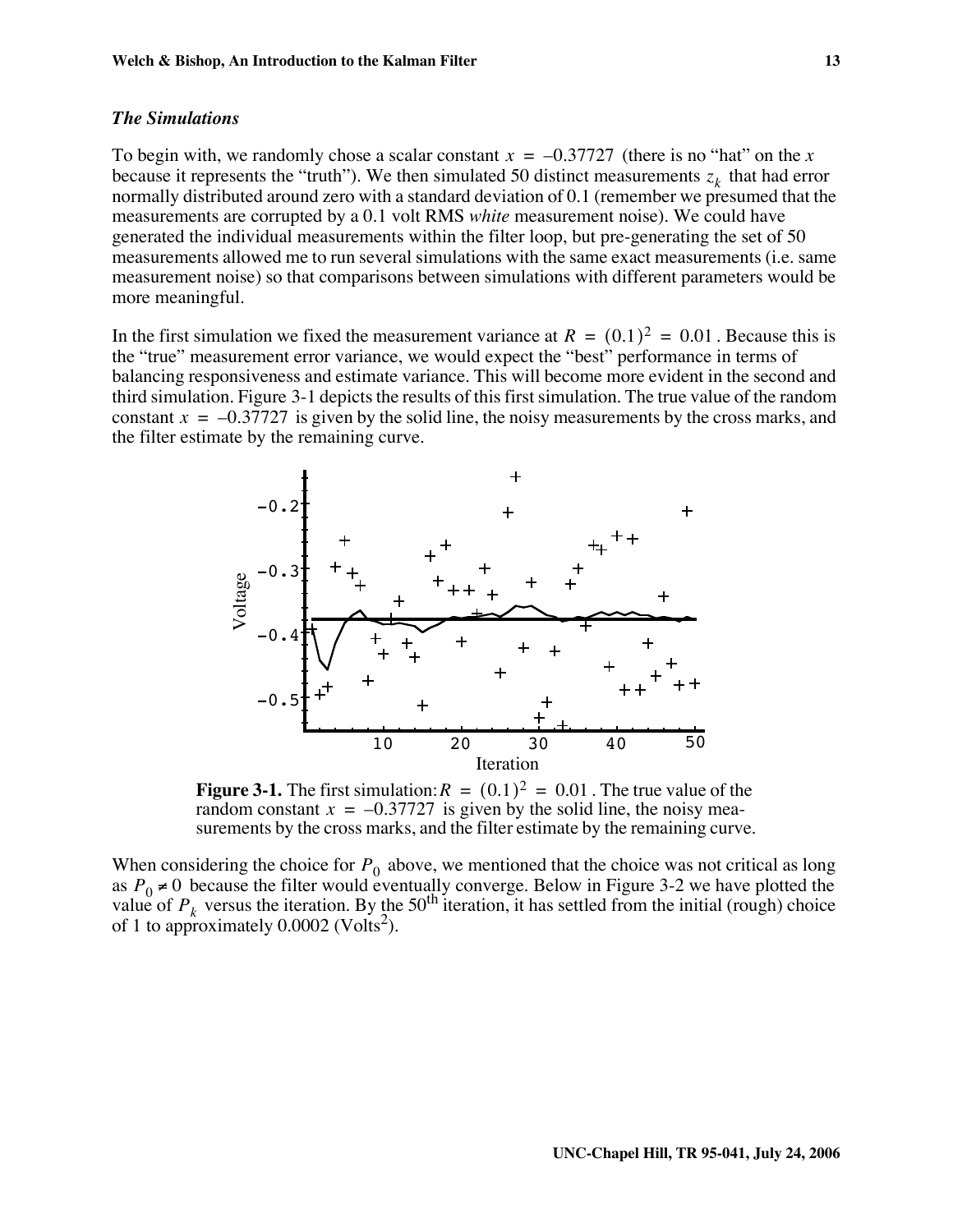

**Figure 3-2.** After 50 iterations, our initial (rough) error covariance  $P_k$ choice of 1 has settled to about  $0.0002$  (Volts<sup>2</sup>).

In section 1 under the topic "Filter Parameters and Tuning" we briefly discussed changing or "tuning" the parameters *Q* and *R* to obtain different filter performance. In Figure 3-3 and Figure 3- 4 below we can see what happens when *R* is increased or decreased by a factor of 100 respectively. In Figure 3-3 the filter was told that the measurement variance was 100 times greater (i.e.  $R = 1$ ) so it was "slower" to believe the measurements.



**Figure 3-3.** Second simulation:  $R = 1$ . The filter is slower to respond to the measurements, resulting in reduced estimate variance.

In Figure 3-4 the filter was told that the measurement variance was 100 times smaller (i.e.  $R = 0.0001$ ) so it was very "quick" to believe the noisy measurements.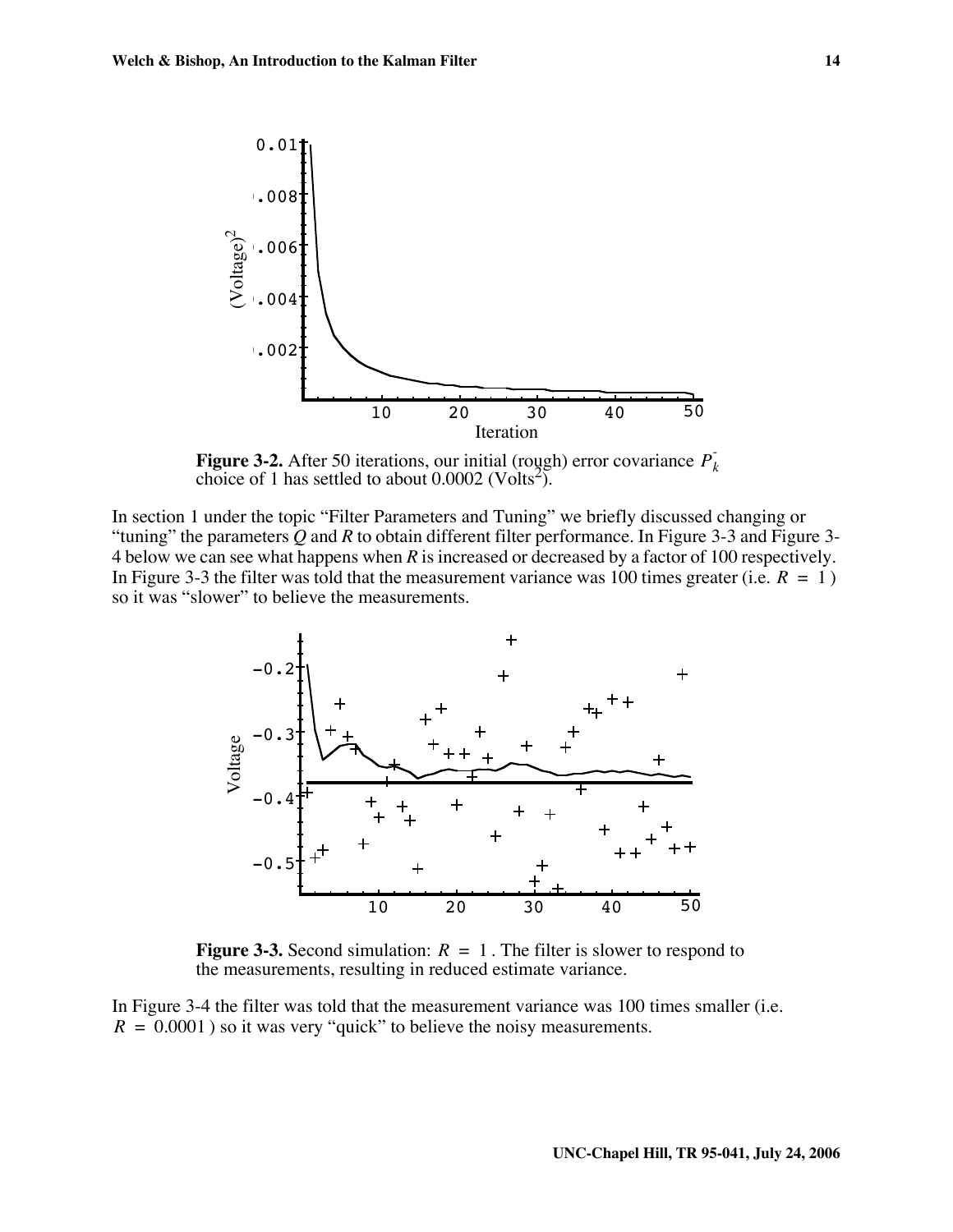

**Figure 3-4.** Third simulation:  $R = 0.0001$  . The filter responds to measurements quickly, increasing the estimate variance.

While the estimation of a constant is relatively straight-forward, it clearly demonstrates the workings of the Kalman filter. In Figure 3-3 in particular the Kalman "filtering" is evident as the estimate appears considerably smoother than the noisy measurements.